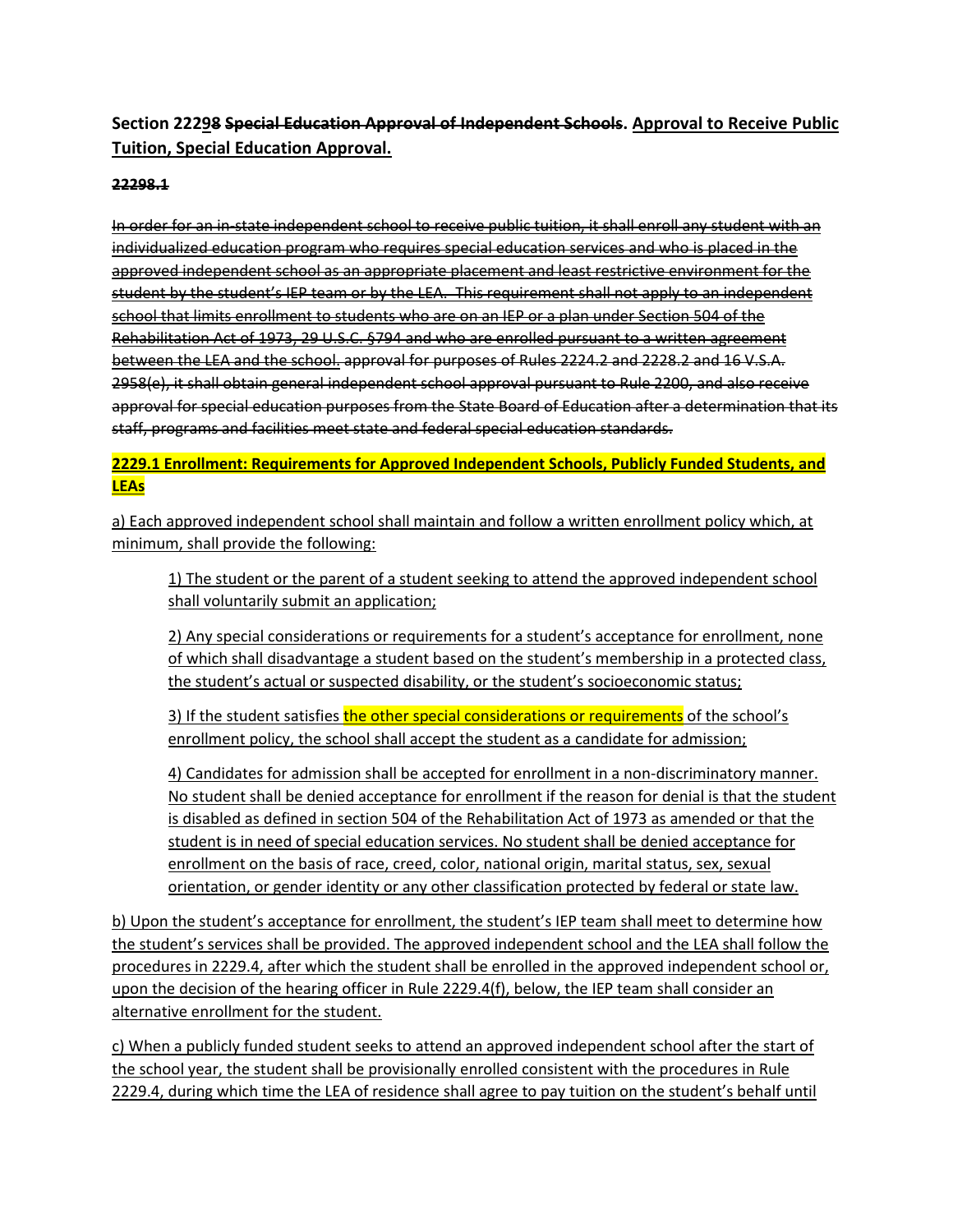the procedures in 2229.4 have been completed and the student is enrolled, or until the hearing officer issues a decision pursuant to subsection Rule 2229.4(f), below.

d) This Rule, 2229.1, shall not apply to a therapeutic independent school.

\*\*\*

## **2229.4 Procedures for Ensuring the Provision of Special Education Services to Publicly Funded Students Enrolled in Approved Independent Schools.**

a) Upon the acceptance for enrollment of a student with an individualized education program in an approved independent school, the LEA of the student's residence shall convene an IEP or 504 team meeting within 30 days. When practical, the meeting shall be held prior to the start of the academic year in which the student is enrolled. The Independent School shall designate personnel to participate in the IEP or 504 meeting. At the meeting, the team, which includes the parent, and the student where appropriate, shall determine how to ensure the provision of a free and appropriate public education in accordance with the student's IEP.

b) The LEA and the **approved** independent school together with the student's IEP team shall work collaboratively to ensure the student's services are provided in accordance with state and federal law. c) For placement purposes under the IDEA, the IEP team shall ensure the IEP process reflects the student's choice of enrollment in the approved independent school, notwithstanding SBE Rule 2354.3(a)(2). In this context, "placement" refers not to the specific site of the educational placement, but to the provision of special education and related services.

d) The student's special education and related services shall be provided in the least restrictive environment.

e. To ensure the provision of services in the student's IEP, the approved independent school and the LEA may use any or all of the methods listed below to ensure the provision of those services, including:

1. The **approved** independent school recruiting and hiring special educator or other professional or paraprofessional staff;

2. The **approved** independent school contracting directly with service providers to provide the services at the independent school if the services are not otherwise available at the independent school.

3. The **approved** independent school contracting with the LEA to provide the services;

4. The LEA providing the services at a public school operated by the LEA or another public school.

f. If there is a dispute between the LEA and the **approved** independent school over whether the student's special education services can be provided in accordance with the student's IEP at the Independent School or otherwise, the LEA shall initiate a due process hearing before an independent hearing officer, the costs of which shall be borne equally between the LEA and the Independent School, within 30 days of the impasse. The parent, or where appropriate the student, shall be a party to the proceeding.

g. If the hearing officer determines the **approved** independent school cannot meet the student's special education needs, the LEA shall immediately convene an IEP meeting to consider alternatives.